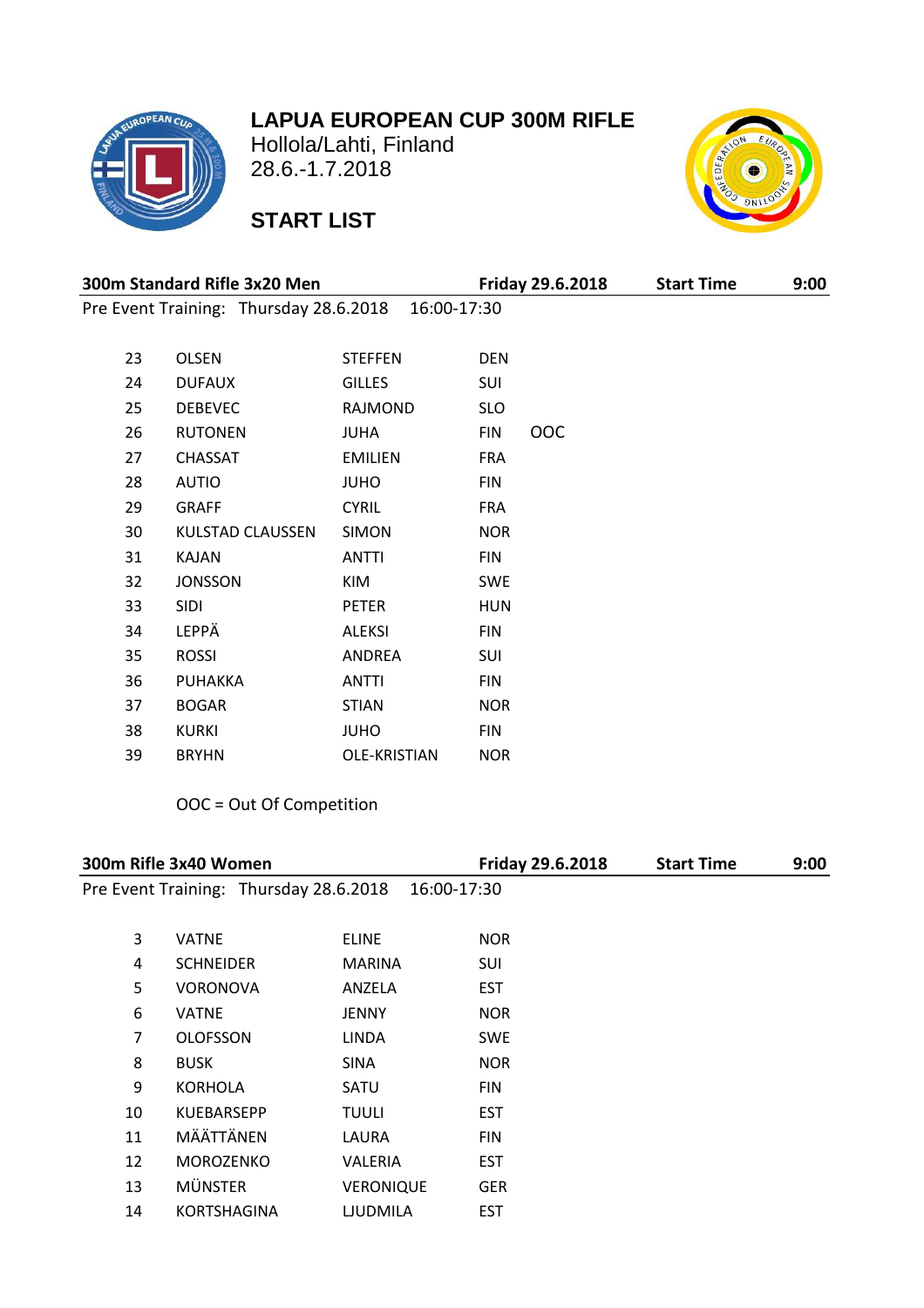| 15 | ÅHLIN     | <b>FIIN</b> | <b>SWE</b> |
|----|-----------|-------------|------------|
| 16 | LILJEBERG | PETRA       | <b>FIN</b> |

## **300m Rifle 3x40 Men Saturday 30.6.2018 Start Time 9:30** Pre Event Training: Friday 29.6.2018 16:30-18:00 KAJAN ANTTI FIN 8 JONSSON KIM SWE D´HALLUIN MICHAEL FRA SIDI PETER HUN BOGAR STIAN NOR 12 HUNT ANDRES EST 13 RUTONEN JUHA FIN MURU AIN EST DEBEVEC RAJMOND SLO CHASSAT EMILIEN FRA … PUHAKKA ANTTI FIN 26 DUFAUX GILLES SUI 27 GRAFF CYRIL FRA 28 KURKI JUHO FIN 29 KULSTAD CLAUSSEN SIMON NOR OLSEN STEFFEN DEN BRYHN OLE-KRISTIAN NOR MIHHAILOV ANDREI EST

**300m Rifle Prone Women, Elimination Saturday 30.6.2018 Start Time 13:30**

Pre Event Training: Friday 29.6.2018 15:15-16:00 Qualification: Sunday 1.7.2018 Start Time 10:00

 AUTIO JUHO FIN ROSSI ANDREA SUI

| 8  | <b>BUSK</b>        | <b>SINA</b>      | <b>NOR</b> |
|----|--------------------|------------------|------------|
| 9  | <b>KORTSHAGINA</b> | <b>LIUDMILA</b>  | <b>EST</b> |
| 10 | <b>MILLIERE</b>    | JULIE            | <b>FRA</b> |
| 11 | <b>KUEBARSEPP</b>  | <b>TUULI</b>     | <b>EST</b> |
| 12 | <b>GOBERVILLE</b>  | OLIVIA           | <b>FRA</b> |
| 13 | <b>MOROZENKO</b>   | VALERIA          | <b>EST</b> |
| 14 | <b>VATNE</b>       | <b>JENNY</b>     | <b>NOR</b> |
| 15 | <b>HOULMONT</b>    | <b>CATHERINE</b> | <b>FRA</b> |
| 16 | <b>KORHOLA</b>     | SATU             | <b>FIN</b> |
|    |                    |                  |            |
| 25 | ÅHLIN              | <b>ELIN</b>      | <b>SWE</b> |
| 26 | <b>VATNE</b>       | <b>ELINE</b>     | <b>NOR</b> |
|    |                    |                  |            |